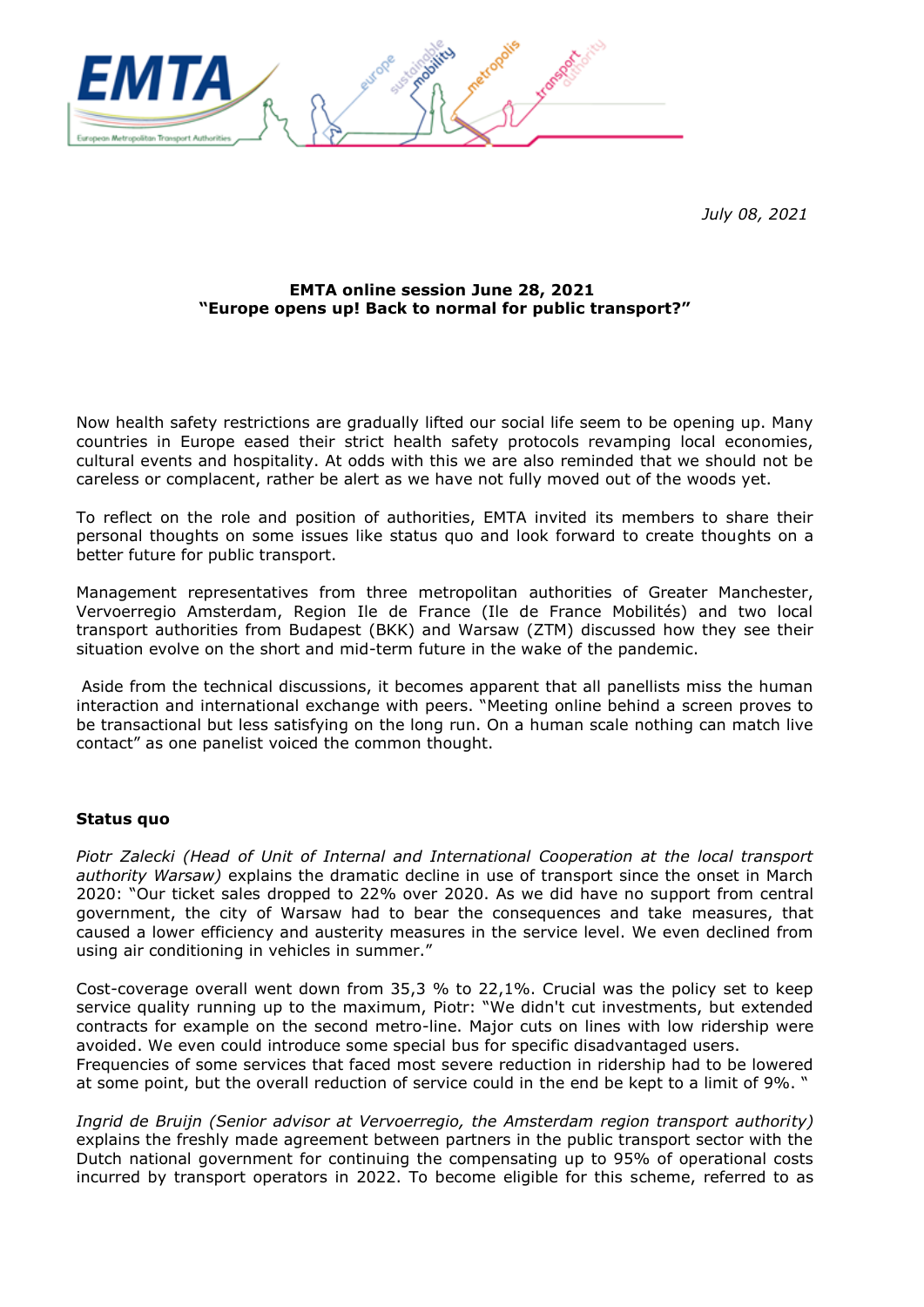availability fee, operators were to scale down service levels with 10% overall. Slowly the region sees a recovery of the number of trips progressing, in some concessions reaching well over 50% of 2019 levels at this moment. Vervoerregio tenders with incentivized net cost contracts, where the operator rather than the authority carries the revenue risk. Vervoerregio issued temporary concessions to incumbent operators at regional level to ensure continuity of service and create security until the market situation is back to normal.

*Simon Warburton (Director of Strategy at Transport for Greater Manchester transport authority)* devolves the core strategy by review the governance and the performance of the system. The main goal is to make sure public transport supports plans for restoring the local economy. In the second week of the pandemic Greater Manchester Combined Authority (GMCA) opened its 8th and final tramline out to a shopping area and a business area. Simon: "We continued to move forward on bus governance based on franchising. We have also been using the opportunity to work out initiatives on new micro-mobility providers at a time the city scape is clearer and more quiet than usual."

Different scenarios to recover were developed from economic, as from a social or technological angle. GMCA has run public surveys to better understand what wishes and attitudes changed. Real problems that were already there before the onset of the pandemic were taken up that all help to build the economy back better. Simon: "TfGM it was important to stay focused on our responsibility for climate change, not to lose sight of that objective when moving forward. "

# **Developments in demand**

*Laurent Probst (CEO of Ile de France Mobilités, the transport authority for the Paris region)* explains the research his company did to obtain insight on travel demand development. To better understand demand IdFM organised three consecutive waves since Autumn 2020 until mid-February 2021 Region IdF among people using public transport. The goal was to identify transitions in travel behaviour that occurred and compare these to 2018. Two scenarios for simulation were conceived with the objective to quantify the user decline and identify on which routes and during which periods of the working day the demand is foreseen to alter. Based on these two scenarios of mobility evolution for the short (2021) and medium term (2023) IdFM estimates where nominal 2018 level of demand could be expected to set back in, at a time when the fear of the public to go back using public transport has disappeared.

"Descaling of demand (referred to as "demobility") is projected in 2 scenarios, one with strong de-mobility, lasting remote working and a strong, lasting increase of unemployment versus one with limited de-mobility, limited home working and limited and temporary increase of unemployment.

The result of the simulation is that a  $-2$  to  $-6\%$  decrease of public transport journeys compared to 2018 is projected. In October 2020 Paris saw the highest level of journeys compared to 2018 with a 72% occupation. Buses are considerably used for leisure where metro and the suburban rail services RER are mostly used for home-work travel which make them more vulnerable to drop of demand. Laurent Probst states it is still too early to say that Parisien transport demand will be able in 2021 to return to 2018 levels. No sooner than in 2023 IdFM expects to see a level of the positive scenario going up to  $-6\%$ .

*Ingrid de Bruijn* observes a strong decrease in peak demand in the Amsterdam regional transport, a trend the PTA and operators would like to embrace and further amplify as it saves costs and enables to more efficiently use capacity of service in other parts of the region of during other hours of the day.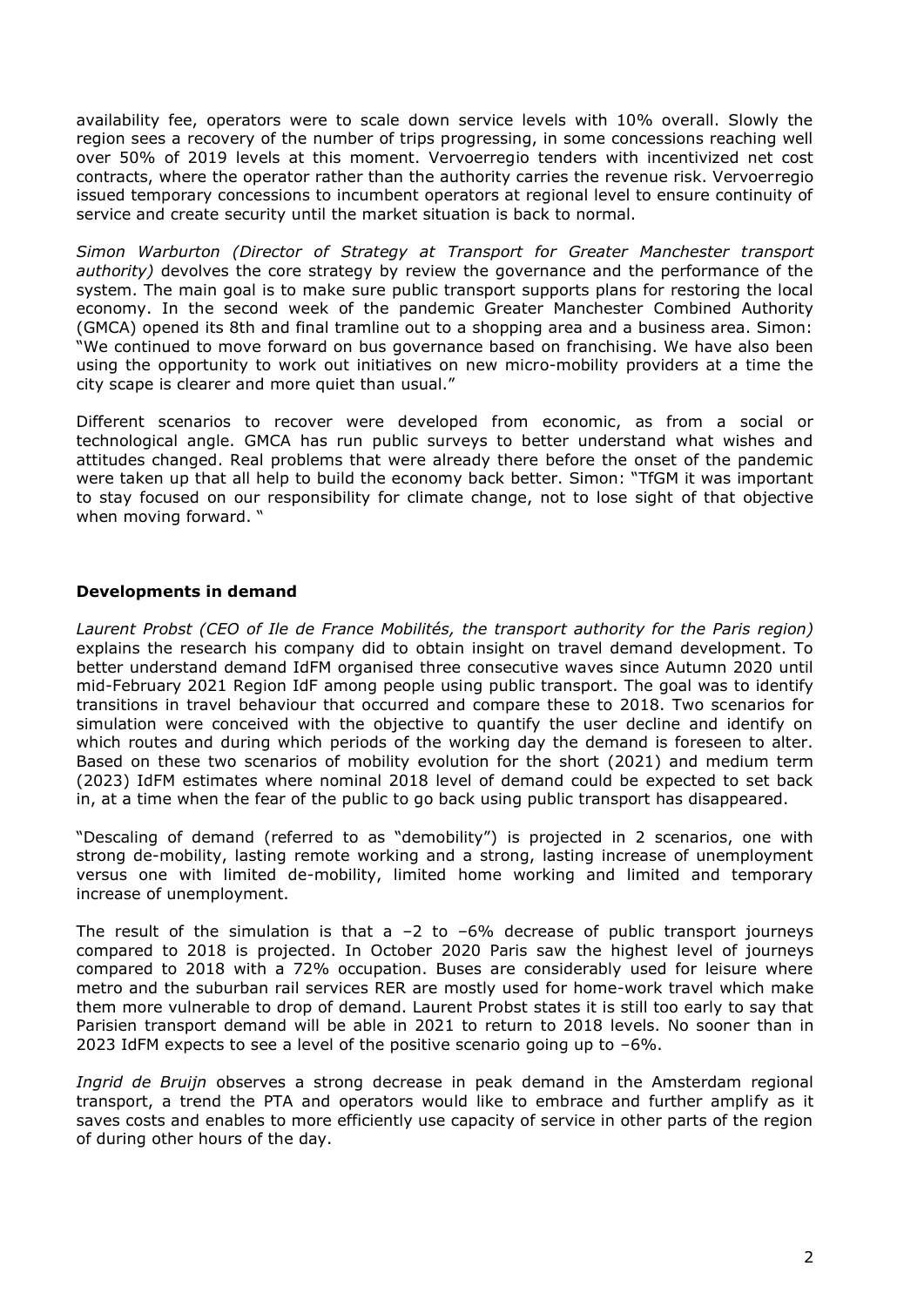*Laszlo Kerenyi (Director of Strategic Planning at BKK, the Budapest city transport authority)* explains that after an electoral change the use of bikes and public transport changed in terms of people choosing tickets and not subscriptions where people during the lockdown moved from PT to walking and cycling mainly.

# **Governance and the development of supply**

*Simon Warburton (Director of Strategy at Transport for Greater Manchester)* explains the legacy of operating in a deregulated bus market. Since the mid 1980's everywhere outside London bus market was liberalised. Manchester issues public contracts for services that are not profit-making that it deems necessary. The Mayor determined in March to pursue franchising on the back of work undertaken from Summer 2020 until March 2021. The baseline case around integration and standardisation of the customer offer remains the reference. GMCA covers an area of 900 km2 we have divided into 3 future franchising areas, N-W, N-E and South.

The process will be launched shortly: in 2023 franchising will start in the N-W area, to continue in N-E in 2024 and finally in the South by 2025. Simon explains: "Over a 3-year period we will transform a bus market that brings 2200 buses into one system of franchising with one integrated marketing model and a local accountability to the Mayor who will determine through that process the implementation of customer standards he wishes to see across the network. This should end variability of access and service inequality that is fragmentising the network.

*Simon* adds: "Now it looks like a postcode lottery: where you live determines what quality of service you benefit from and what you pay. The new policy aims to better integrate journeys across the conurbation and also to integrate the fare system for the bus with that of the tram."

Hence, GMCA expects to be better positioned to manage the risks of bus governance due to that process. The policy was being developed for years in advance. It has been worked on since legislation from Parliament in 2017 so it is a long-term process with no direct lead to the onset of the pandemic. Greater Manchester's Mayor Andy Burnham after his re-election some weeks ago opted to accelerate the programme and expect his local politicians to admit to a similar level of ambition.

In light of this quite significant change planned for Greater Manchester, *Ingrid de Bruijn (Vervoerregio Amsterdam)* underlines the importance of a well-considered decision making. The governance changes in Manchester were in the making prior to COVID and now probably accelerated by COVID but far from being a result of the pandemic. "A system change as significant as moving towards bus franchising in the Manchester region cannot just be seen as a consequence of a pandemic – being that a very extraordinary event on itself."

In the Netherlands a market consultation pointed out that operators remain very interested to compete in Dutch tenders, if conditions are clear set and right. It is known to be innovative and offers options for a high return for transport operating companies if they perform well. Piotr Zalecki: "The Varsovian transport authority ZTM didn't get any financial compensation from central government. The local campaign aimed to convince people to go back using public transport by presenting it as safe, reliable and comfortable. Our inspiration was the campaign Transport for London ran by convincing passengers to return."

ZTM made a campaign last August as it's a period for change as pupils choose schools and people have moved. Secondly, employees should be helping to seduce citizens to use buses more often to go move from home to their workplaces. Ultimately, the financial situation is all determinant.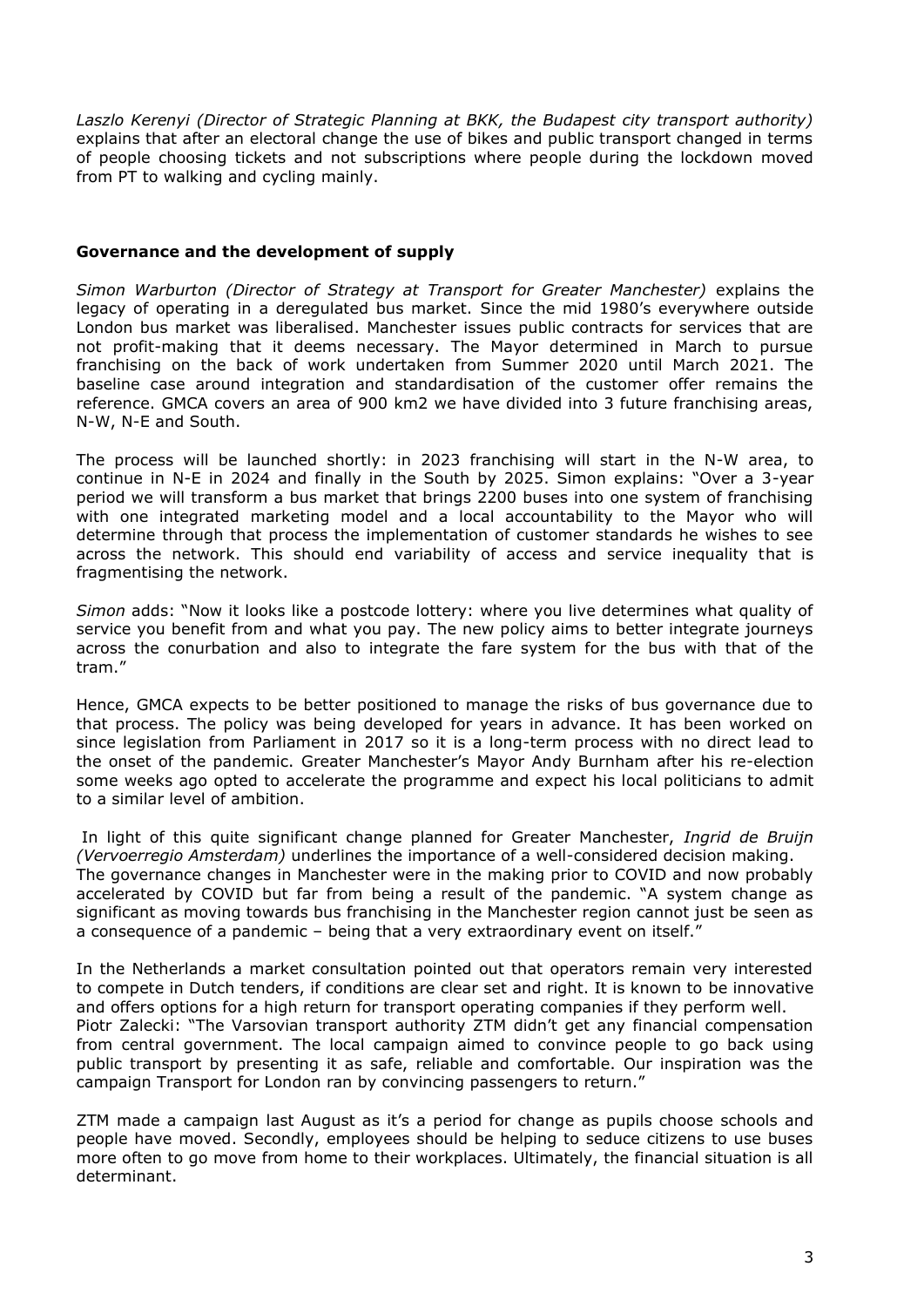*Laurent Probst (Ile de France Mobilités)* says: "As far as there are much less people using the system there should be a reduction of the offer, however controversial on political level to reduce timetables might be. Our reference was to reduce supply with 10%, but presumably we need to cut back the offer even more.

## **Move forward**

*Laszlo Kerenyi (BKK Budapest)* thinks it is a clear sign for everybody in the sector to rethink the way our systems work. He says: "Leaning back while we see the roads clogging up with cars again is not an option. A different approach is needed to rethink the system's fundamental principles and treat people not as passenger but rather as customers or even partners. "

*Laszlo Kerenyi* describes a concept where we see the supply linked to the type of users. "Can we talk about a different financing structure for things like MaaS? In Budapest talk is once more on finding alternative resources. Suppose in ten years we would all be cycling, does the user pay principle apply and should all cyclists fund maintenance of public bike infrastructure?"

BKK is working by a SUMP (Sustainable Urban Mobility Plan) that is cool, as it's giving space to active mobility whilst keeping the basic level of transport service intact.

*Laszlo:* "Public transport should develop as an integrated part of the efforts for the SUMP strategy. We prepared a BKK strategy as we need a focus to live with this situation, on three different areas. First on user-experience, secondly to develop the appropriate infrastructure and of course becoming quality operators."

How we generally tend to treat the people moving in our cities is not always workable. From the public approach as passengers go from one stop to the other as basic service, to answer to the second level of demand needing that implies people require special care, like quality information on their trip, multiple and easy payment and reassurance on travel time.

If we treat people as partner, they can become part of the game and it will involve them to give a sense of belonging making clear that their feeds matter to improve their journey. When we can make people part in the game they will become aware of their co-responsibility.

In Paris a stimulus for investment in cycling in Paris (around 1 million bike users daily versus 9 million PT users) will not increase or take pressure away. *Laurent Probst*: "In Paris other modes on the road will not explode, because the main roads in Paris are saturated. It is difficult to find other funding outside public transport because of the political system. Emphasis will have to stay at bringing the usage back to former levels."

Vervoerregio Amsterdam has a priority to keep the network, if the Metropolitan region wants to reach our goals for housing policy, stimulate the economic recovery and reach sustainability targets. Luckily national government sees that as basic condition too.

*Ingrid de Bruijn*: "Vervoerregio Amsterdam depends on passenger fares to make the whole system viable. A recovery plan for operators and authorities lays down the commitment from the whole Dutch public transport sector, resulting in June in a national agreement to take measures to promote PT travel as safe and attractive option again. Marketing campaigns welcome people to use it and ensure PT is safe. Over the next 2 years this should take away the sense of fear."

The Netherlands is currently introducing EMV payment. Next to that Vervoerregio aims to integrate Mobility as a Service in the mobility system. More spreading of passengers over the